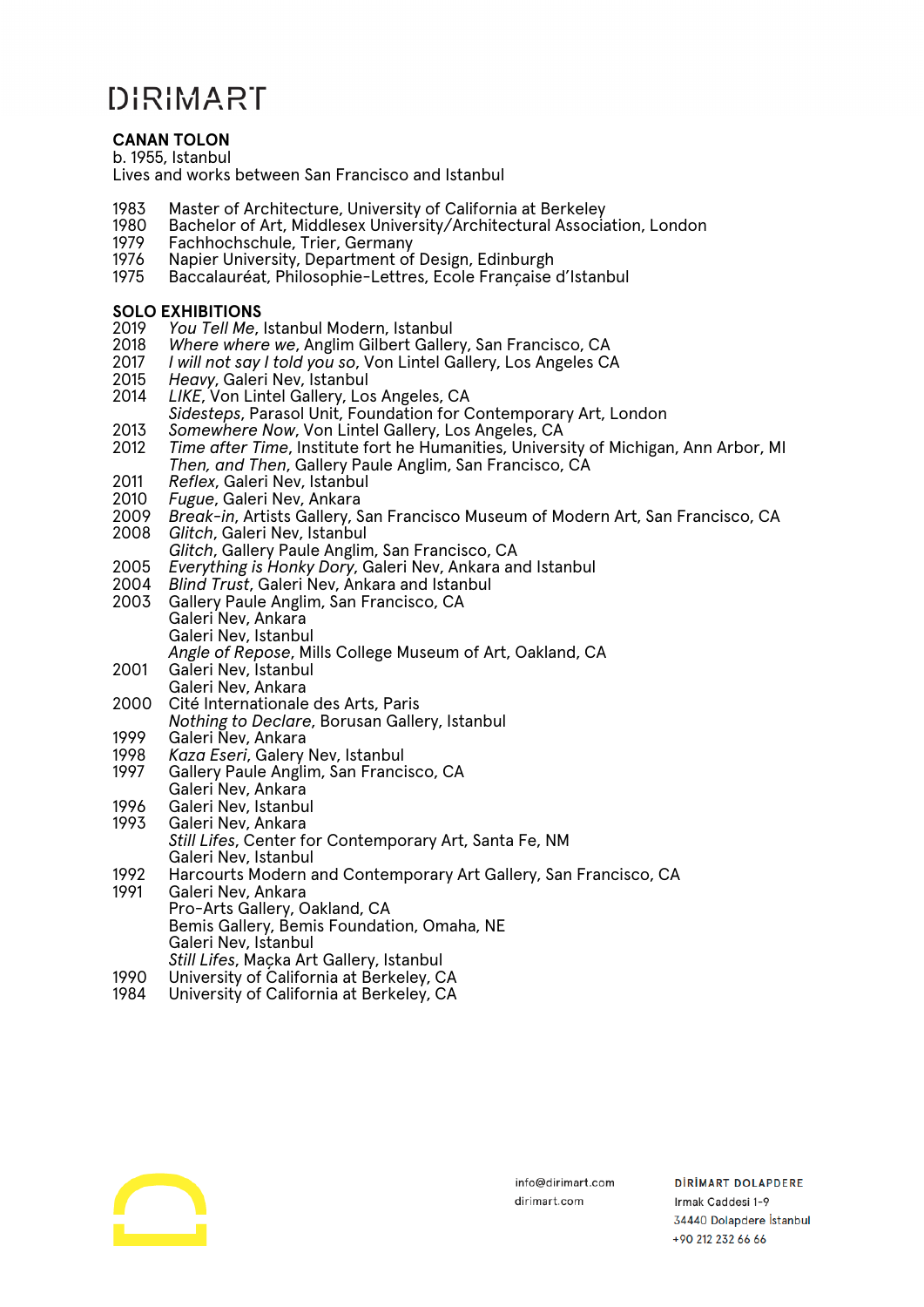## DIRIMART

### **GROUP EXHIBITIONS**<br>2021 *Precaution* Ar

- 2021 *Precaution*, Arter, Istanbul
- 2017 *About Abstraction*, Bedford Gallery, Lesher Center fort he Arts, Walnut Creek, CA
- Memory and Continuity; a selection of the Huma Kabakçı collection, Pera Museum, Istanbul
	- *Till It's Gone*, Istanbul Modern Museum, Istanbul
- 2015 Retrospective Paule Anglim (1923-2015), Gallery Paule Anglim, San Francisco, CA
- In Black and White...and Colors, Gallery Paule Anglim, San Francisco, CA
- *Poetry and Exile from the permanent collection*, British Museum, London 2013 *Paper Plus One*, Von Lintel Gallery, New York, NY
- *Past and Future*, Istanbul Modern Museum, Istanbul
- 2012 The 1st Kiev Biennale, Curator: David Eliott, Kiev Istanbul Modern-Rotterdam, Museum Boijmans Van Beuningen, Rotterdam *Zwölf im Zwölfen*, Tanas, Berlin
- 2011 *Beyond the Apparent*, Pera Museum, Istanbul *Dream and Reality*, Istanbul Modern, Istanbul *Driven to Abstraction*, Von Lintel Gallery, New York, NY *Confessions of Dangerous Minds*, Saatchi Gallery, London
- 2010 *Second Exhibition*, Arter, Istanbul *+Infinity*, Cer Modern, Ankara *A Dream… But Not Yours*, National Museum of Women in the Arts, Washington, DC
- 2009 *Istanbul Next Wave*, Matin Gropius Bau, Berlin
- *New Works, New Horizons*, Istanbul Modern, Istanbul 2008 *In and Out of Istanbul*, Slought Foundation, Philadelphia, PA *Bay Area Now 5*, Yerba Buena Center fort he Arts, San Francisco, CA
- *Modern Experiences*, Istanbul Modern, Istanbul 2007 J.P. Morgan Chase Collection, Pera Museum, Istanbul *Istanbul Now*, Lukas Feichtner Gallery, Vienna 21st Annual Exhibition, Emeryville, CA *Modern and Beyond*, SantralIstanbul, Istanbul Nev/Tepebaşı, Galeri Nev, Istanbul
- 2005 *Çini İçin*, Iznık Foundation, Hagia Sofia, Istanbul *Contaging with Nature*, Aksanat, Istanbul 2nd Pedestrian Exhibition, Karaköy, Istanbul Galeri Nev, Istanbul
- 2004 *Observation, Interpretation, Multiplicity*, Istanbul Modern, Istanbul
- 2003 *Plastic Dialogues*: Contemporary Paintings and Sculpture from Turkey, European Commission, Brussels Galeri Nev, Istanbul *Organized Conflict*, Proje4L Elgiz Museum of Contemporary Art, Istanbul
- 2002 Rundetarn Art Center, Copenhagen Permanent Collection, Istanbul Modern, Istanbul 1st Pedestrian Exhibition, Nişantaşı, Istanbul
- 2001 Topkapı Museum, Istanbul<br>2000 Space/Time, Galeri Nev, A
- 2000 *Space/Time*, Galeri Nev, Ankara and Istanbul Cover/Contour, Galeri Nev, Ankara and Istanbul *Re-Generation*, University of California Art Gallery, San Diego, CA *Crossing Zones*, De Paul University Art Gallery, Chicago, IL *Lack/Excess*, Galeri Nev, Ankara and Istanbul
- 1998 San Jose Museum of Art, San Jose, CA Bolinas Museum of Art, Bolinas, CA
- 
- 1997 *Southern Exposure*, San Francisco, CA 1995 *Long Horizons*, Falkirk Cultural Center, San Rafael, CA Charlottenborg Center for Arts, Copenhagen
- 1994 *Forms of Address*, Walter & McBean Gallery, San Francisco Art Institute, San Francisco, CA *Zyzzyva*, Victoria Room, San Francisco, CA *Coming Across*, Euphrat Museum, DeAnza College, Cupertino, CA